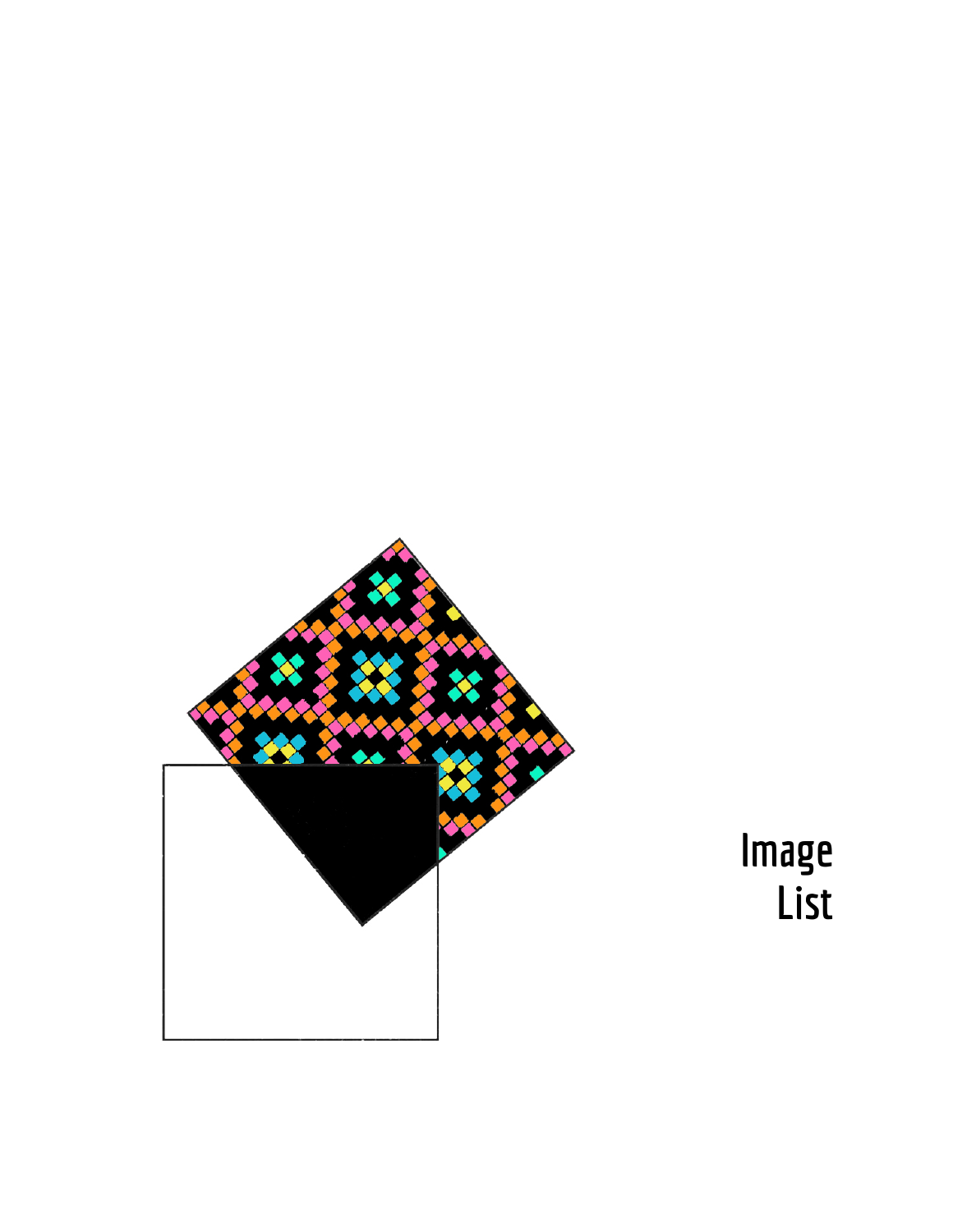# **HARTTENEE'**

**Tenee' Hart** 1571 Stone Rd. Apt. 12A Tallahassee, FL 32303

540.220.5629 teneehart@gmail.com teneehart.com

**Image List**

## **Work I**

Title: *Uguisu II* Date: 2018-2021 Dimensions: 72" x 52" x 25"

Medium: Makeup wipes, faux birds, birdcages, birdcage veil, chopsticks, paint, lampshades, display holder, artificial light, wallpaper, metal, various fibers & audio element of the Nightingale's song combined with rubbing lotion Price + Insurance Value: \$4,500.00

Statement: "A tree may look as beautiful as ever; but when you notice the insects infesting it, and the tips of the branches that are brown from disease, even the trunk seems to lose some of its magnificence." Nightingale feces (uguisu no fun) have been used in facial pastes since ancient Japanese times. Historically, Geishas used it to remove their heavy makeup and to whiten their skin. Due to this, 'uguisu no fun' is commonly referred to as the 'Geisha facial.' Link to Audio Element: <https://teneehart.com/uguisu>

### **Work II**

Title: *Bosom Booster III* Date: 2018-2021 Dimensions: 24" x 48" x 64"

Medium: Funnels, pins, bed frame fragments, lampshades, meat-flavor injector, artificial light, hobnail lamp, vintage contact paper, silicone, & various fibers Price + Insurance Value: \$5,180.00

Statement: "More often than not, the ideal breast is an invented breast." During World War II, Japanese concubines injected their breasts with liquid silicone in order to be more appealing to American soldiers. This military grade silicone, that the women obtained, contained additives like olive oil and cobra venom. Due to the unsanitary nature of this substance, when used the injection site would develop 'silicone rot' - a strain of gangrene. Later on, the liquid silicone would break apart in the woman's body, forming lumps within and around the breast tissue.

### **Work III**

Title: *Womb Veils II* Date: 2014-2021 Dimensions: 96" x 30" x 58"